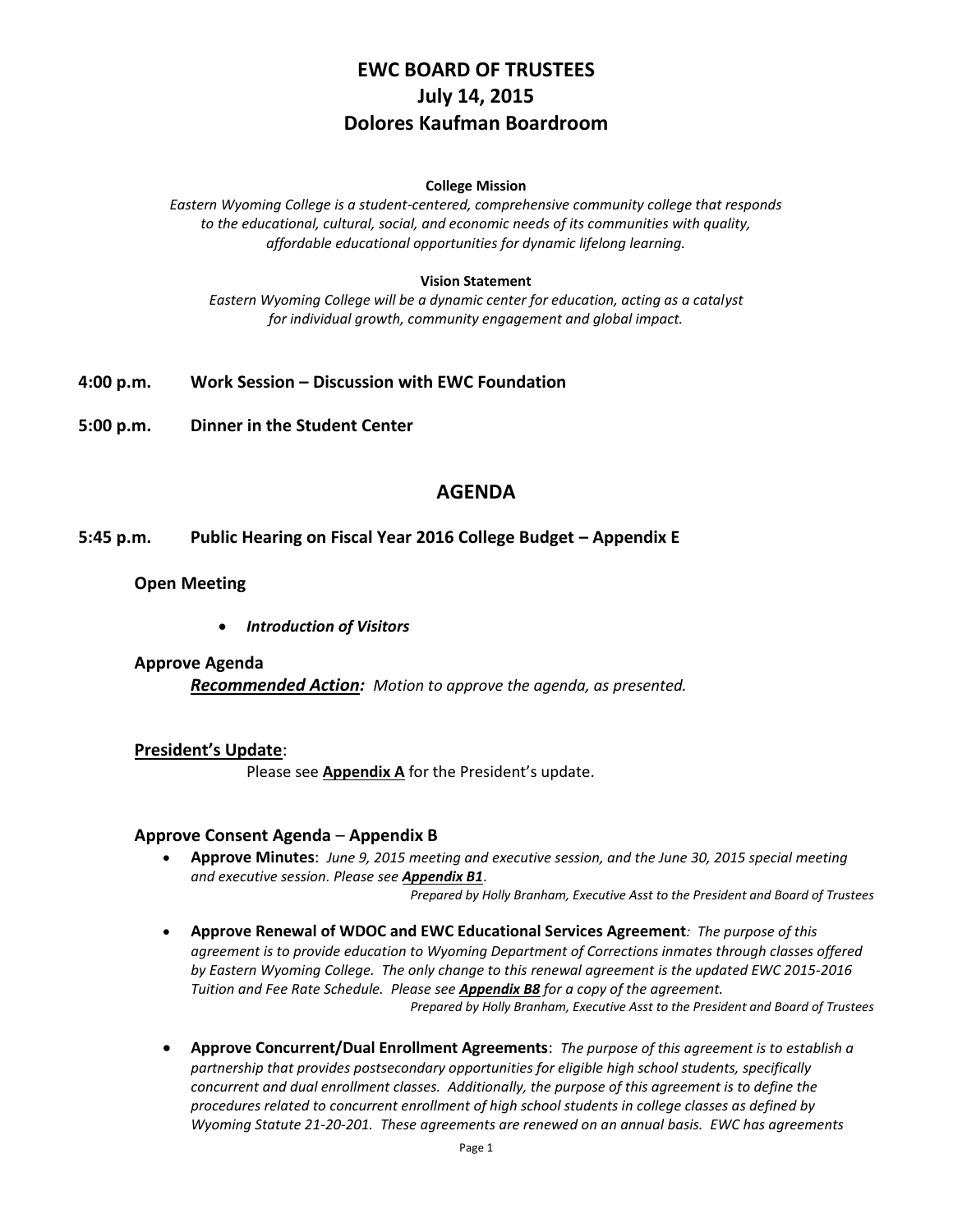*with the following school districts: Converse County School Dist. 1, Converse County School Dist. 2, Crook County School Dist. 1, Goshen County School District, Niobrara County School District, Platte County School Dist. 1, Platte County School Dist.2, Weston County School Dist. 1, and Weston County School Dist. 7. Please see Appendix B9 for an example of a Concurrent/Dual Enrollment Agreement.*

*Prepared by Mr. Mike Durfee, Associate VP for Outreach & Learning*

 **Approve Addendum No. 2 to the Lease Agreement between EWC and UW for the Communications Tower and Facility**: *This is a renewal agreement for the UW communications tower and facility on EWC property and is for the period of April 1, 2015 through March 29, 2020. No changes have been made to this agreement. Please see Appendix B14. Prepared by Holly Branham, Executive Asst to the President and Board of Trustees*

**Ratify Pittman Electric Contract for the Ballfield Lights Relocation Project**: *The Pittman Electric* 

*contract to remove and relocate the softball field lights is funded as follows:*

| \$42,000.00 |                                             |
|-------------|---------------------------------------------|
| \$29,571.25 |                                             |
| \$24,537.25 |                                             |
| \$96,108.50 |                                             |
|             | <b>Goshen County Recreation Board Grant</b> |

*The City is planning to spend an additional \$18-24,000 to have the light poles painted after they have been put in place at the Jirdon Park field. EWC will pick up the cost of removal and disposal of the existing concrete bases. We hired Precision Demolition, the low bidder, and expect to pay them \$4,984.00 for this portion of the project. Please see Appendix B17 for further details.*

*Prepared by Mr. Ron Laher, Vice President for Administrative Services*

*Trustees, please feel free to contact Dr. Patterson prior to the board meeting regarding any questions you may have concerning the consent agenda.*

### *Recommended Action: Motion to approve the consent agenda, as presented.*

## **Action Items**

#### **Approve Financial Report**

Please see **Appendix C** for the written financial report and the construction projects update.

*Prepared by Mr. Ron Laher, Vice President for Administrative Services*

### *Recommended Action: Motion to approve the financial report, as presented.*

## **Approve Fiscal Year 2015 Transfers of Unexpended/Unencumbered Appropriations and Requested Budget Authority Increases**

Pursuant to W.S. 16-4-112/113, a public hearing with notice lawfully published on June 19, 2015 in the Torrington Telegram was held for the purpose of soliciting public comment on proposed transfers of unexpended and unencumbered appropriations within the Current and Plant Funds for the fiscal year ending June 30, 2015, as more fully detailed in **Appendix D**. No comments were offered for consideration during the public hearing held on June 30. The operational fund budget was decreased by a total of \$20,553; mid-year budget reductions for the enrollment decline and other program changes were \$110,118 and budgets were adjusted upward for equipment grants from EWC Foundation (\$19,700), recapture/redistribution of state aid (\$53,911), and the balance for concurrent enrollment contractual services and other miscellaneous budget adjustments (\$15,954). The Housing Auxiliary Fund budget was increased by \$29,999 for a boiler replacement. Grants budgets were increased by \$358,300 to support awarded and expended funds. The Plant Fund debt service budget was increased by a nominal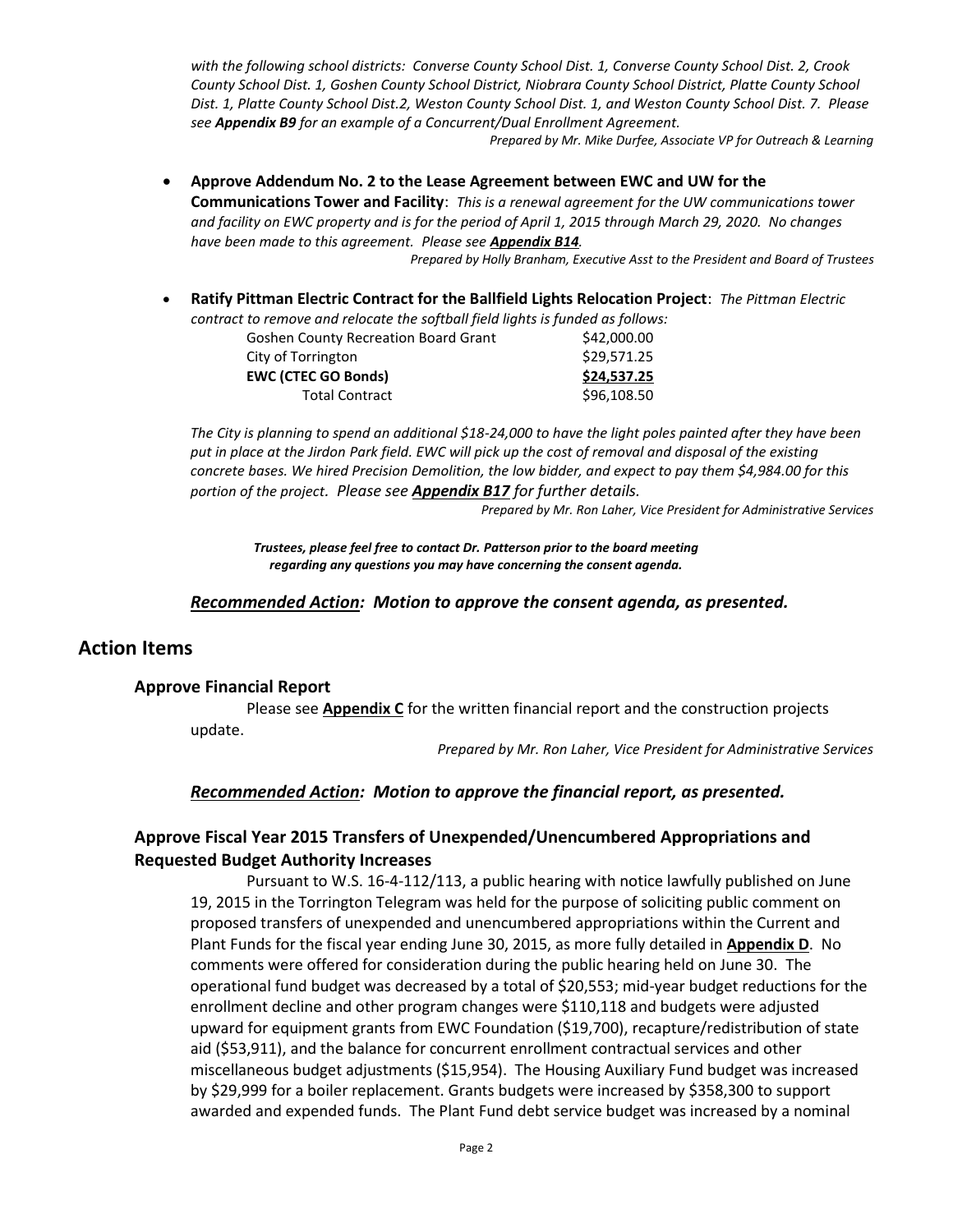amount for an interest expense calculation difference. Please approve the transfers and budget authority increases as presented.

*Prepared by Ron Laher, Vice President for Administrative Services*

## *Recommended Action: Motion to approve the fiscal year 2015 transfers of unexpended/unencumbered appropriations and requested budget authority increases, as presented.*

## **Approve Assessment of Optional Mill Levy for FY-2016 and FY-2017**

EWC's optional mill levy supplements the Operating Fund budgets in the areas of student recruiting, workers' compensation, audit & legal expenses, and athletic scholarships. A public hearing on the continuation of this assessment was held on June 30 and no comments were offered. The hearing was advertised on May 29. We recommend approval of this mill levy as the funding is integral to EWC's ability to offer programs at the present level.

*Prepared by Ron Laher, Vice President for Administrative Services*

## *Recommended Action: Motion to approve the assessment of the optional mill levy for FY-2016 and FY-2017, as presented.*

### **Approve Proposed Fiscal Year 2016 College Budget**

The Fiscal Year 2016 College Budget book can be found in **Appendix E**. *Prepared by Mr. Ron Laher, Vice President for Administrative Services*

## *Recommended Action: Motion to approve the Fiscal Year 2016 College Budget, as presented.*

#### **Accept Instructional Program Reviews**

At the June meeting, the Board of Trustees were presented with program reviews in the following program areas: Interdisciplinary Studies, Cosmetology, Agriculture cluster, Certified Nursing Assistant, Math cluster, English, Foreign Language, Education cluster, Art, Criminal Justice, and Veterinary Technology. We are requesting the Board accept the 2015 program reviews. *Prepared by Holly Branham, Executive Asst to the President/Board of Trustees*

## *Recommended Action: Motion to accept the instructional program reviews, as presented.*

#### **Approve Appointment of Sridhar Budhi to the Position of Chemistry Instructor**

The selection committee, with Dr. Patterson's approval, recommends Sridhar Budhi for the Chemistry Instructor position vacancy created by Dr. Pehl' s retirement. Dr. Budhi holds a B.Sc., 2002, from University of Madras, Chennai, India in Chemistry; a M.Sc., 2005, from the Indian Institute of Technology, Chennai, India in Chemistry; a M.S. , from the University of South Dakota, Vermillion, SD; and a Ph.D., 2015, from the Colorado School of Mines, Golden, CO., National Renewable Energy Laboratory and Iowa State University. Sridhar has been teaching undergraduate chemistry classes and labs for the University of South Dakota, Iowa State University, and Colorado School of Mines since 2008. He was selected for the "Best Teaching Assistant Award" in 2009 by the USD chemistry department. He, his wife, and brand new baby are looking forward to life in rural Wyoming.

*Prepared by Mr. Tom McDowell, Interim Human Resources Director Recommended Action: Motion to approve the appointment of Sridhar Budhi to the position of Chemistry Instructor, as presented.*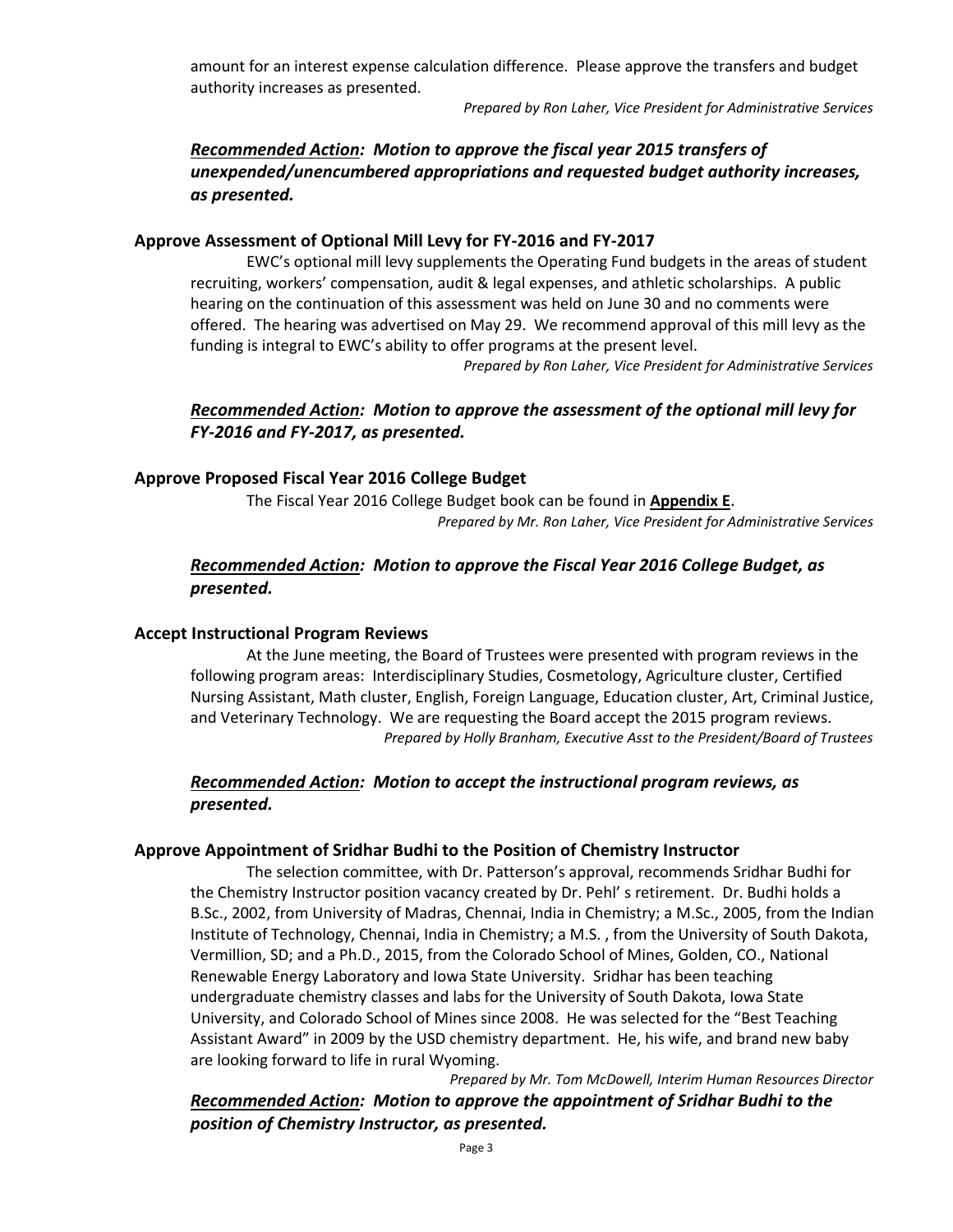## **Ratify Appointment of Henry Woehl to the Position of Douglas Welding Lab Coordinator**

The selection committee, with Dr. Patterson's approval recommends Henry Woehl for the newly created Welding Lab Coordinator position in Douglas. Henry holds a B.S., 1975, from Chadron State College, Chadron, NE, in Industrial Arts, a M.S. 1976, from Purdue University, West Lafayette, IN, in Industrial Education with a secondary area in Industrial Engineering. He is also an AWS Certified Welding Inspector and Educator. Henry retired in 2013 from the Converse County School District #1 after thirty-seven years of teaching in the vocational department at Douglas High School. He has a long time relationship with EWC and has been heavily involved with Skills USA. Henry has also worked in the field as a welder for E and N Roustabouts in Douglas. Henry and Connie continue to live and serve in the Douglas community.

*Prepared by Mr. Tom McDowell, Interim Human Resources Director*

## *Recommended Action: Motion to ratify the appointment of Henry Woehl to the position of Douglas Welding Lab Coordinator, as presented.*

## **Approve Requesting Funds from Foundation in Support of the Development Function**

I had visited with the Board at a previous meeting about the development office and the Foundation's willingness to provide some type of financial support. I believe it was the consensus of the Board that a request to the Foundation for \$20,000 per year to help support the development function would be preferable. In addition, I believe the Trustees and the Foundation president both agree that the development director should continue to report directly to the president

The HR Office will begin advertising the position shortly and the responsibilities I see as key to this position are the coordination and development of institutional advancement activities in the areas of alumni development, foundation coordination, and community relations associated with diversified resource development.

*Prepared by Dr. Rick Patterson, College President*

## *Recommended Action: Motion to approve a request to the Foundation for \$20,000 annually to support the development function, as presented.*

## **INFORMATION ITEMS**

#### **Human Resources Update:**

Kate Norton, Vet Tech Animal Caretaker, has resigned her position, effective July 31, 2015.

Current vacant positions: Nursing Instructor, Douglas Campus (new position), Director of Development (Oliver Sundby), Director of Human Resources (Stuart Nelson), Animal Caretaker (Kate Norton).

*Prepared by Mr. Tom McDowell, Interim Human Resources Director*

### **Academic Services Update**:

Please see **Appendix F** for the Learning update.

*Prepared by Ms. Lynn Wamboldt, Administrative Specialist for Academic Services*

o **Summer 2015 Enrollment Preview**: EWC experienced a 7.3% increase in total student headcount as compared to Summer 2014. The total student headcount of 412 students reflects an overall increase of 28 students. Full-time enrollment decreased by 8 students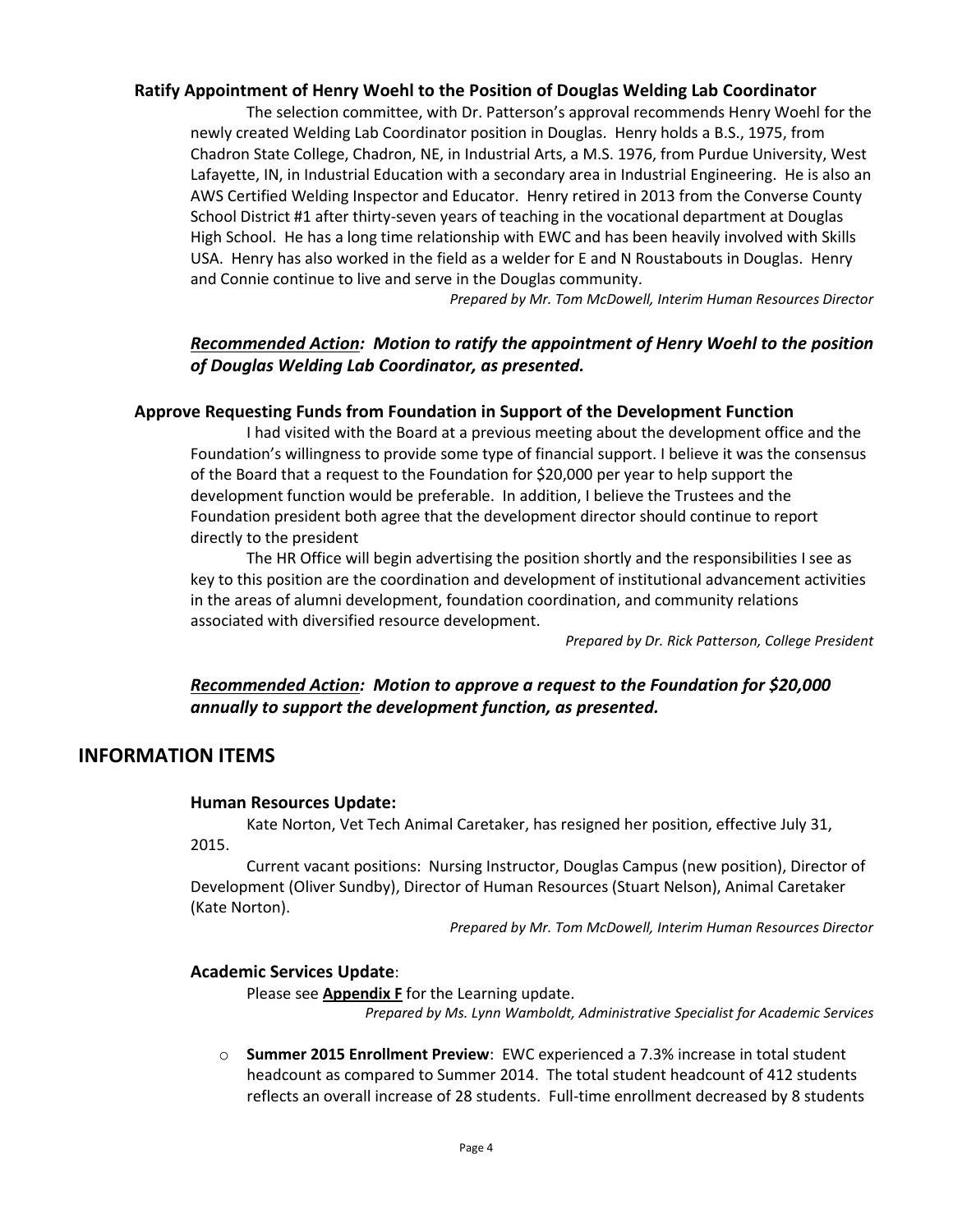and part-time enrollment was up 36 students (9.6%). Full Time Equivalency (FTE) decreased by 3.95 (3.8%). Please see **Appendix G** for further details. *Prepared by Ms. Kimberly Russell, Director for Institutional Research*

### **Student Services Update**:

Please see **Appendix H** for the Student Services update.

*Prepared by Dr. Rex Cogdill, Vice President for Student Services*

### **New Administrative Rules**: **Appendix I**

- o **Administrative Rule 2.2.1:** Sexual Misconduct **– New** (I1)
- o **Administrative Rule 2.0.1:** President's Cabinet **– New** (I12)
- o **Administrative Rule 2.0.2:** President's Leadership Team **– Revised** (I12)

### **Trustee Topics**

 **Association of Community College Trustees Annual Leadership Congress, San Diego, CA,**  October 14-17, 2015. Early registration deadline is August 7<sup>th</sup>. Early registration fee is \$940, \$1,175 after August  $7<sup>th</sup>$ . The conference hotel is the Manchester Grand Hyatt. Rooms will go very quickly. Please let Holly know if you are interested in registering for the conference. So far Trustee Kautz and Dr. Patterson will be attending.

## **Executive Session –** *Personnel and Real Estate*

*Recommended Action: Motion to adjourn to executive session to discuss personnel and real estate.*

### **Adjournment**